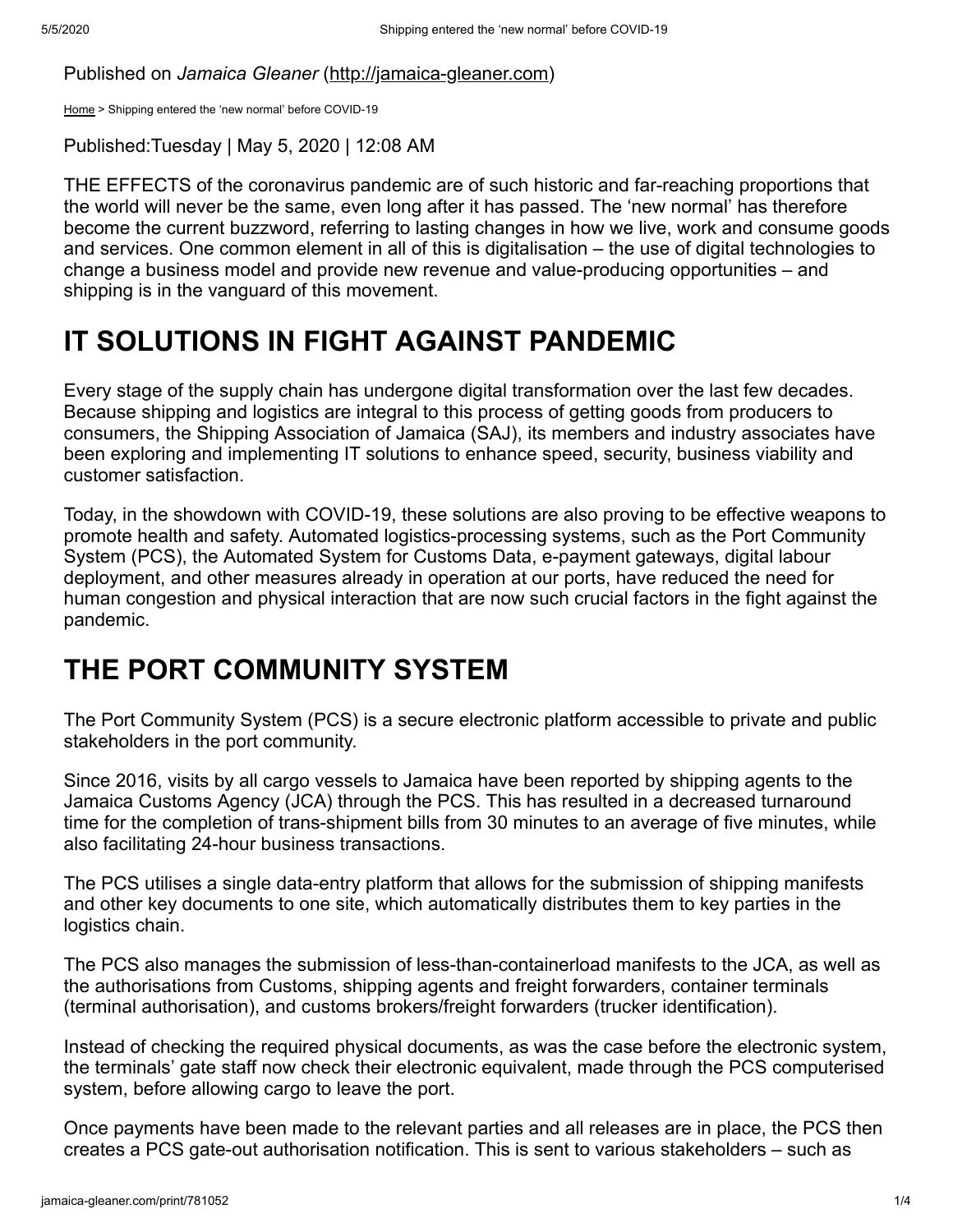truckers, customs brokers/freight forwarders and terminals – to advise that the respective cargo is authorised to be collected.

With regard to exports, the PCS streamlines the integration of processes with Customs and the terminals and utilises best-in-class, intelligent security strategies to collect, store and transmit the industry's data, while protecting it from security breaches of various types and origins.

The PCS allows all industry stakeholders to share information electronically, thus providing outstanding benefits, which include improved security, increased productivity, reduced transportation costs, and now the advantage of avoiding travel, physical contact and the handling of documents during the coronavirus crisis.

## **AUTOMATED SYSTEMS FOR CUSTOMS DATA (ASYCUDA WORLD)**

The Jamaica Customs Agency commenced piloting of the functionalities of its automated system, ASYCUDA World, in December 2014. ASYCUDA World System provides for customs declarations and all supporting documentation to be submitted electronically.

The introduction of the new digital paradigm was accompanied by numerous amendments to the 1941 Customs Act, which allowed for the introduction of a fully electronic system.

ASYCUDA World has significantly transformed the JCA's business processes in several areas, including the submission of manifests and declarations, payment of duties and taxes, and facilitating e-based risk assessment, coordinated inspections, the release of cargo, and performance management and reporting, particularly as it pertains to data retrieval and analysis by the agency.

The ASYCUDA World system is proving to be of great value in the current pandemic, allowing persons to avoid much of the travel, waiting in lines, physical interaction and exchange of hard-copy documents that were all part of the 'old normal'.

# **SAJ'S TELEPHONE RECRUITING SYSTEM (TRS)**

Since 2008, the Shipping Association of Jamaica has been using the ADVANTUM e-Labour TRS that does not require stevedores to congregate at a dispatch hall as currently exists at many ports in the world.

The SAJ employs and manages 340 stevedores who possess varying types of skills and who are deployed electronically to the terminals operating at Port Bustamante each day, using cutting-edge technology provided by ADVANTUM.

The ADVANTUM e-Labour TRS assigns to every stevedore a unique PIN number and personnel number that the system uses to identify their individual skills and other important information. The SAJ's dispatch hall is therefore a virtual place, and the recruiting windows operate online through the TRS. The TRS can assign duties to 26 persons simultaneously, and in one minute 100 workers can be deployed without having to converge in a dispatch hall; therefore, a major health risk has been averted.

## **PORT TERMINALS – KWL AND KFTL**

Kingston Wharves Limited (KWL) and Kingston Freeport Terminals Limited (KFTL), the port terminals operating at Port Bustamante, have so digitalised their operations that they were able to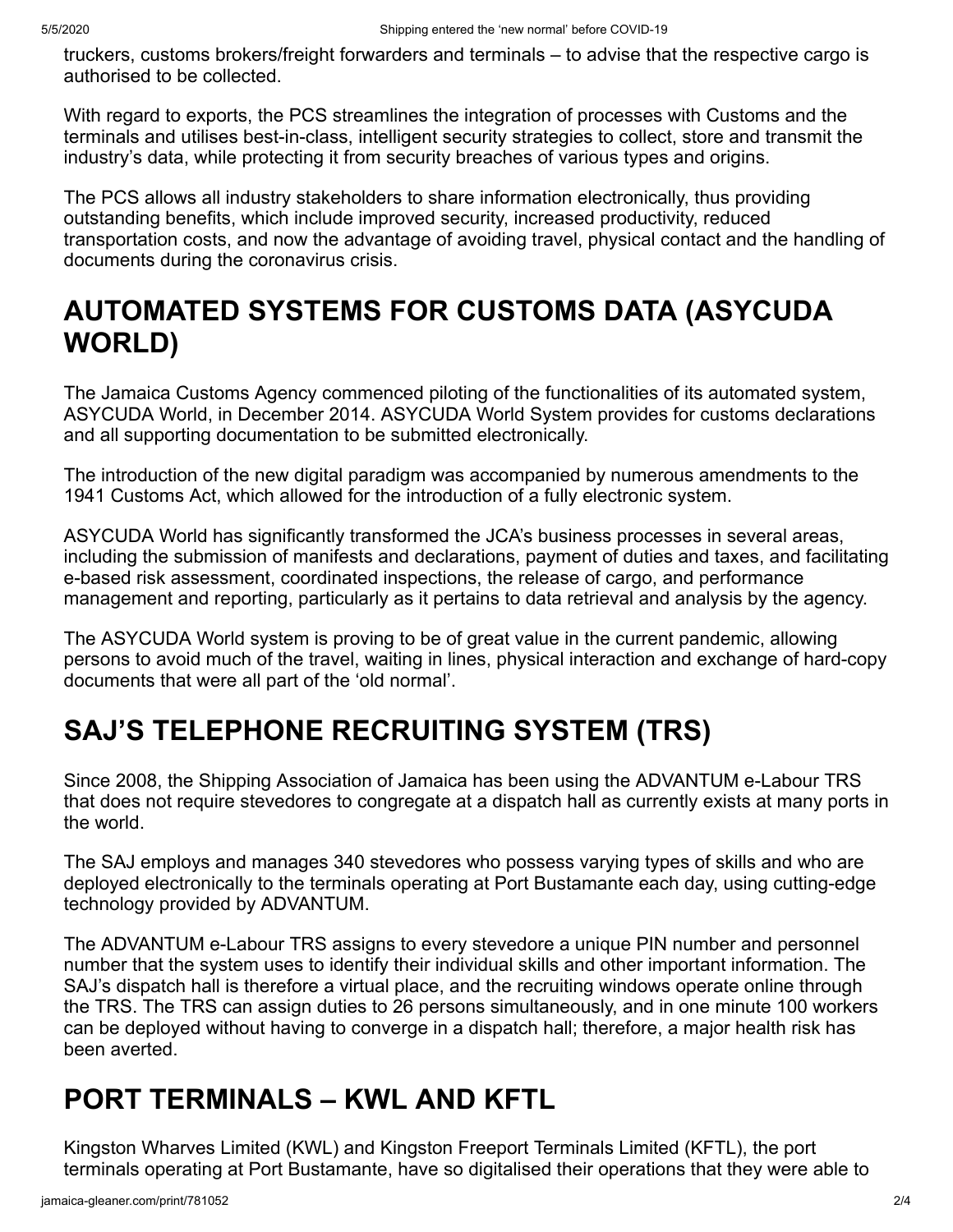act speedily in response to the coronavirus by implementing the following measures:

• An appointment system for all customers, including those citizens who rely on less-thancontainerload incoming cargo, such as barrels. The appointment system avoids any congestion of customers, so that social distancing can be observed while citizens collect their valuable personal cargo;

- E-payment, where possible;
- Electronic submission of ship documents.

These and other measures that have been implemented by the port terminals are ensuring that the people of Jamaica can continue to receive and send cargo that are so vital for human needs.

#### **ADVANTUM PROVIDING IT SOLUTIONS FOR SHIPPING**

Members and associates of the SAJ are utilising the services of ADVANTUM to establish e-payment windows and other state-of-the-science applications that have been developed by ADVANTUM specifically for their partners in the shipping industry. For over a decade, ADVANTUM has been providing specialised information and communications technology (ICT) services for shipping interests in the Caribbean and is an active member of the steering committee on Jamaica's Port Community System project; they therefore have the advantage of current knowledge to ensure that their applications are compatible in generating files for integration.

At the Caribbean Shipping Association's 18th Caribbean Shipping Executives' Conference, staged last year in Jamaica, the company screened a video presentation on their new Motor Vehicle Management System that provides digital real-time tracking of vehicle movement and location for offloading and trans-shipment. It features the convenience of hand-held devices and smart cards for speedy and precise operations.

ADVANTUM's Port, Freight, eLabour, Equipment Management, GuardRoute Tracking, and Motor Vehicle Management Systems meet or exceed the highest industry standards worldwide. Also, clients have described ADVANTUM Financials as "a money-saving and moneymaking application that is easily adaptable".

"The ADVANTUM vision is futuristic and client-focused", says Kay Wilson-Kelly, the company's operations manager, who adds that these new business applications are supported by speedy responsiveness and unparalleled service delivery. She states: "ADVANTUM applications are custom-built to clients' specific requirements, while offering 24-hour on-call service and the most thorough on-site pretesting of business solutions that satisfy our customers' needs."

### **SHIPPING IS THE 'NEW NORMAL'**

In a recent BBC report, Chloe Demrovsky, chief executive officer of the Disaster Recovery Institute International, stated that "when the economy reopens, it won't go back to how it was all at once; our habits may have changed, together with the width of our wallets". She said that during coronavirus lockdowns, activities such as grocery shopping movie watching, company meetings and e-learning, among others, have largely moved online. Noting that these may not be short-term trends, she added: "Businesses that aren't getting creative now about how they can be useful in a new post-COVID economy will struggle."

Jamaica's shipping industry is showing the way for meeting the challenges of the current crisis, as well as for the post-COVID era that's ahead; embracing change, promoting innovation, and moving